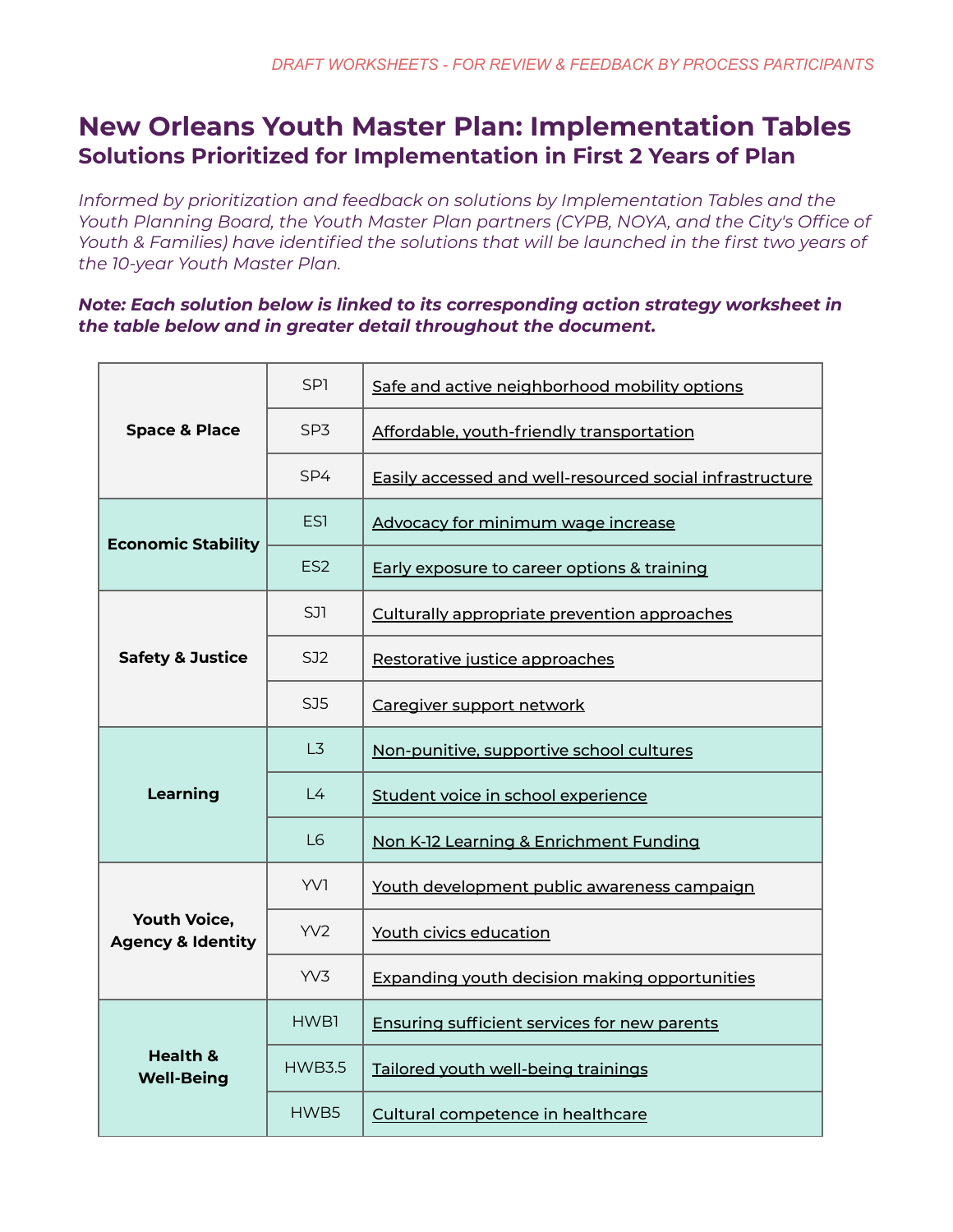#### **. Space & Place .**

**Priotized Solutions:** Action Strategies to be built in Spring 2021 for implementation in first 2 years of plan -------------------------------------------------------------------------------------------------------------------------

**SP1. Improve and [maintain](https://docs.google.com/document/d/1lwYsSoxtyDQ0ntV9F6AuX6bpfA1UuVCHQUtQI94Sljc/edit?usp=sharing) safe and active mobility options in all [neighborhoods,](https://docs.google.com/document/d/1lwYsSoxtyDQ0ntV9F6AuX6bpfA1UuVCHQUtQI94Sljc/edit?usp=sharing)** as determined by the residents, to ensure connectivity to **essential services** (food, healthcare) and **social [infrastructure](https://docs.google.com/document/d/1lwYsSoxtyDQ0ntV9F6AuX6bpfA1UuVCHQUtQI94Sljc/edit?usp=sharing)** (parks, playgrounds, [libraries\).](https://docs.google.com/document/d/1lwYsSoxtyDQ0ntV9F6AuX6bpfA1UuVCHQUtQI94Sljc/edit?usp=sharing)

*● This will connect to the work at a "Basic Needs" table.*

**SP3.** Ensure **the public transit system** [encompasses](https://docs.google.com/document/d/1eQ7VeriBZ939TVrYegoKhfvusmMyg--20Mum7Ru0XPg/edit?usp=sharing) the entire New Orleans metro area, and **is safe, and [lower-cost](https://docs.google.com/document/d/1eQ7VeriBZ939TVrYegoKhfvusmMyg--20Mum7Ru0XPg/edit?usp=sharing) or free to youth.**

**SP4. Invest in social [infrastructure](https://docs.google.com/document/d/1uoHPdFCOwLszDWbJhtLV7iLicIbonM2qQVFAUIJfBRA/edit?usp=sharing)**—libraries, community centers and other gathering spaces—that are easily accessed from every [neighborhood,](https://docs.google.com/document/d/1uoHPdFCOwLszDWbJhtLV7iLicIbonM2qQVFAUIJfBRA/edit?usp=sharing) equipped with [programs](https://docs.google.com/document/d/1uoHPdFCOwLszDWbJhtLV7iLicIbonM2qQVFAUIJfBRA/edit?usp=sharing) and on-site youth services that are staffed by trained people who are paid a living [wage.](https://docs.google.com/document/d/1uoHPdFCOwLszDWbJhtLV7iLicIbonM2qQVFAUIJfBRA/edit?usp=sharing)

*● While SP5, "Activate community spaces with relationship-based volunteer mentors," was not prioritized, this may be a component of the programming available within spaces serving as social infrastructure. For those interested in continuing this discussion, there are resources available from NOYA about implementing these models.*

**Additional Space & Place Solutions:** Action Strategies to be built in second phase of Youth Master Plan work, for implementation in years 3+ of the Youth Master Plan -------------------------------------------------------------------------------------------------------------------------

**SP2.** Ensure all **neighborhoods are shaped by youth voice** in the creation of beautiful spaces & places where young people can live, play, learn, explore, and create community.

*● This concept of youth voice will be incorporated into Phase 1 of implementation through the Youth Voice table (YV1).*

**SP5. Activate community spaces with relationship-based mentorship models,**

where volunteers are supported with the training and tools needed to succeed.

*● See above notes in SP4.*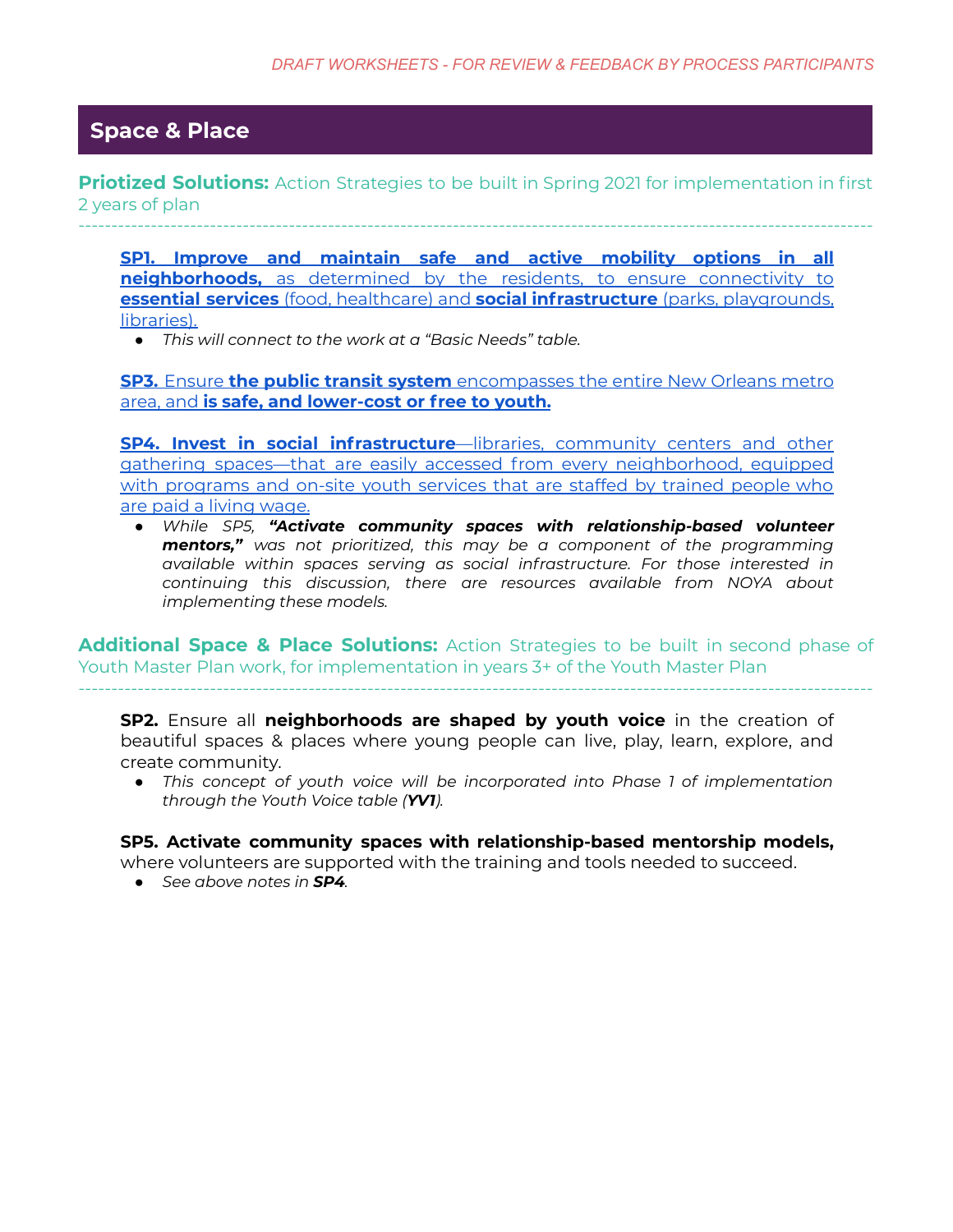# **. Economic Stability .**

**Priotized Solutions:** Action Strategies to be built in Spring 2021 for implementation in first 2 years of plan

-------------------------------------------------------------------------------------------------------------------------

**ES1. Advocate for increased [minimum](https://docs.google.com/document/d/1jrRAg1FkbrjKT-mmqD_EA26HrD4FWFZ-sfGTFq8NSYE/edit?usp=sharing) wage with equitable benefits** as part of a coordinated effort in partnership with the City and other [policy-makers](https://docs.google.com/document/d/1jrRAg1FkbrjKT-mmqD_EA26HrD4FWFZ-sfGTFq8NSYE/edit?usp=sharing) at the State [level.](https://docs.google.com/document/d/1jrRAg1FkbrjKT-mmqD_EA26HrD4FWFZ-sfGTFq8NSYE/edit?usp=sharing)

**ES2. Expose young people to career and technical education [opportunities](https://docs.google.com/document/d/1PfTwSF-1SMqpshYptkNLHVWT4bbbxR6MiWfTQu6-MDY/edit?usp=sharing)** that increase their [awareness](https://docs.google.com/document/d/1PfTwSF-1SMqpshYptkNLHVWT4bbbxR6MiWfTQu6-MDY/edit?usp=sharing) of post-high school career pathways, and provide them the training and [relationships](https://docs.google.com/document/d/1PfTwSF-1SMqpshYptkNLHVWT4bbbxR6MiWfTQu6-MDY/edit?usp=sharing) needed to make an informed choice between viable [post-graduation](https://docs.google.com/document/d/1PfTwSF-1SMqpshYptkNLHVWT4bbbxR6MiWfTQu6-MDY/edit?usp=sharing) options.

*● Note that a related solution in Learning has also been prioritized: "L6. Increase funding for learning and enrichment that falls outside of K-12 system, including early childhood education, out-of-school-time programming, and college / credential / career preparation programming."*

**Additional Economic Stability Solutions:** Action Strategies to be built in second phase of Youth Master Plan work, for implementation in years 3+ of the Youth Master Plan -------------------------------------------------------------------------------------------------------------------------

**ES3. Improve existing and develop new workforce development training programs** focusing on New Orleans' new and growing economic sectors, and in collaboration with the State. Economic sectors may include technology, healthcare, advanced manufacturing, film & TV, etc.

**ES4. Leverage highly visible and accessible community spaces** (e.g. libraries, recreation centers) as job training sites for young people and their families, with the goal of fostering skill building and job readiness.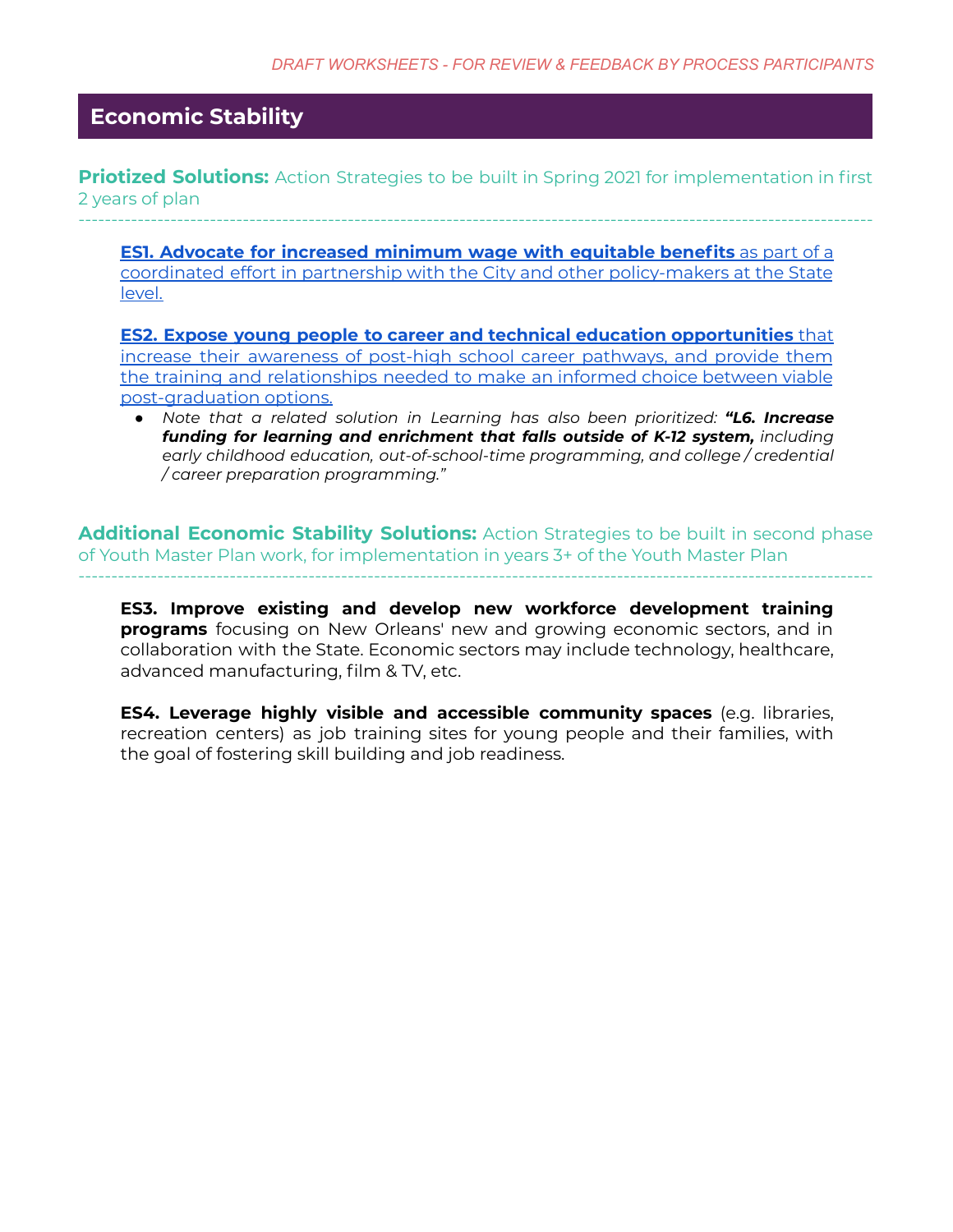### **. Safety & Justice .**

**Priotized Solutions:** Action Strategies to be built in Spring 2021 for implementation in first 2 years of plan

-------------------------------------------------------------------------------------------------------------------------

**SJ1. Invest in preventive [interventions](https://docs.google.com/document/d/1jWEZqtZbGnoUKhdJWvTpZQ7s1vbzpVq9enwhQQVQMfo/edit?usp=sharing) that are culturally appropriate, [evidence-based,](https://docs.google.com/document/d/1jWEZqtZbGnoUKhdJWvTpZQ7s1vbzpVq9enwhQQVQMfo/edit?usp=sharing)** and designed to promote healing, prosocial behavior, and **the [development](https://docs.google.com/document/d/1jWEZqtZbGnoUKhdJWvTpZQ7s1vbzpVq9enwhQQVQMfo/edit?usp=sharing) of healthy coping skills** in young people.

*● This solution has been revised to integrate core concepts from SJ4 based upon feedback from implementation tables and the Youth Board.*

**SJ2. Expand utilization of restorative [approaches](https://docs.google.com/document/d/1V0k7aBF0pnt8lJzNvuAXdCfUAa_XhCc7h_YUq6UtkhA/edit?usp=sharing) across all systems** (schools, [community](https://docs.google.com/document/d/1V0k7aBF0pnt8lJzNvuAXdCfUAa_XhCc7h_YUq6UtkhA/edit?usp=sharing) programs, detention, etc) to include everyone impacted by conflict, crime, and violence, and reduce youth [involvement](https://docs.google.com/document/d/1V0k7aBF0pnt8lJzNvuAXdCfUAa_XhCc7h_YUq6UtkhA/edit?usp=sharing) with detention centers and the adult [criminal](https://docs.google.com/document/d/1V0k7aBF0pnt8lJzNvuAXdCfUAa_XhCc7h_YUq6UtkhA/edit?usp=sharing) justice system.

*● Note that a related solution in Learning has been prioritized: "L3. Address the punitive school culture by removing law enforcement officers and increasing the capacity for schools to support mental and behavioral health needs of students. Schools should be resourced to build a culture that leads and guides students with positive behavior interventions and support in classrooms and across campus."*

**SJ5. [Coordinate](https://docs.google.com/document/d/1Ubue8Ew6vwvdVKb32zxxYOm9jjf09gVklQYjLM1pgjM/edit?usp=sharing) a network of support for families that provides physically and [emotionally](https://docs.google.com/document/d/1Ubue8Ew6vwvdVKb32zxxYOm9jjf09gVklQYjLM1pgjM/edit?usp=sharing) safe spaces for caregivers** to talk about challenges and victories of raising a family and use the principles of [adult-learning,](https://docs.google.com/document/d/1Ubue8Ew6vwvdVKb32zxxYOm9jjf09gVklQYjLM1pgjM/edit?usp=sharing) family support, and [resource-sharing.](https://docs.google.com/document/d/1Ubue8Ew6vwvdVKb32zxxYOm9jjf09gVklQYjLM1pgjM/edit?usp=sharing)

**Additional Safety & Justice Solutions:** Action Strategies to be built in second phase of Youth Master Plan work, for implementation in years 3+ of the Youth Master Plan -------------------------------------------------------------------------------------------------------------------------

**SJ3. Define and advance a clear juvenile justice advocacy agenda,** including but not limited to **restorative justice (including trauma-informed care), safe housing, decarceration / reentry, supportive family involvement, and drug courts** geared to the young adult population.

**SJ4. Adopt developmentally appropriate positive behavior interventions that are healing- centered**, focusing on compassion and resilience, throughout community programs, schools, the juvenile justice system, and other settings.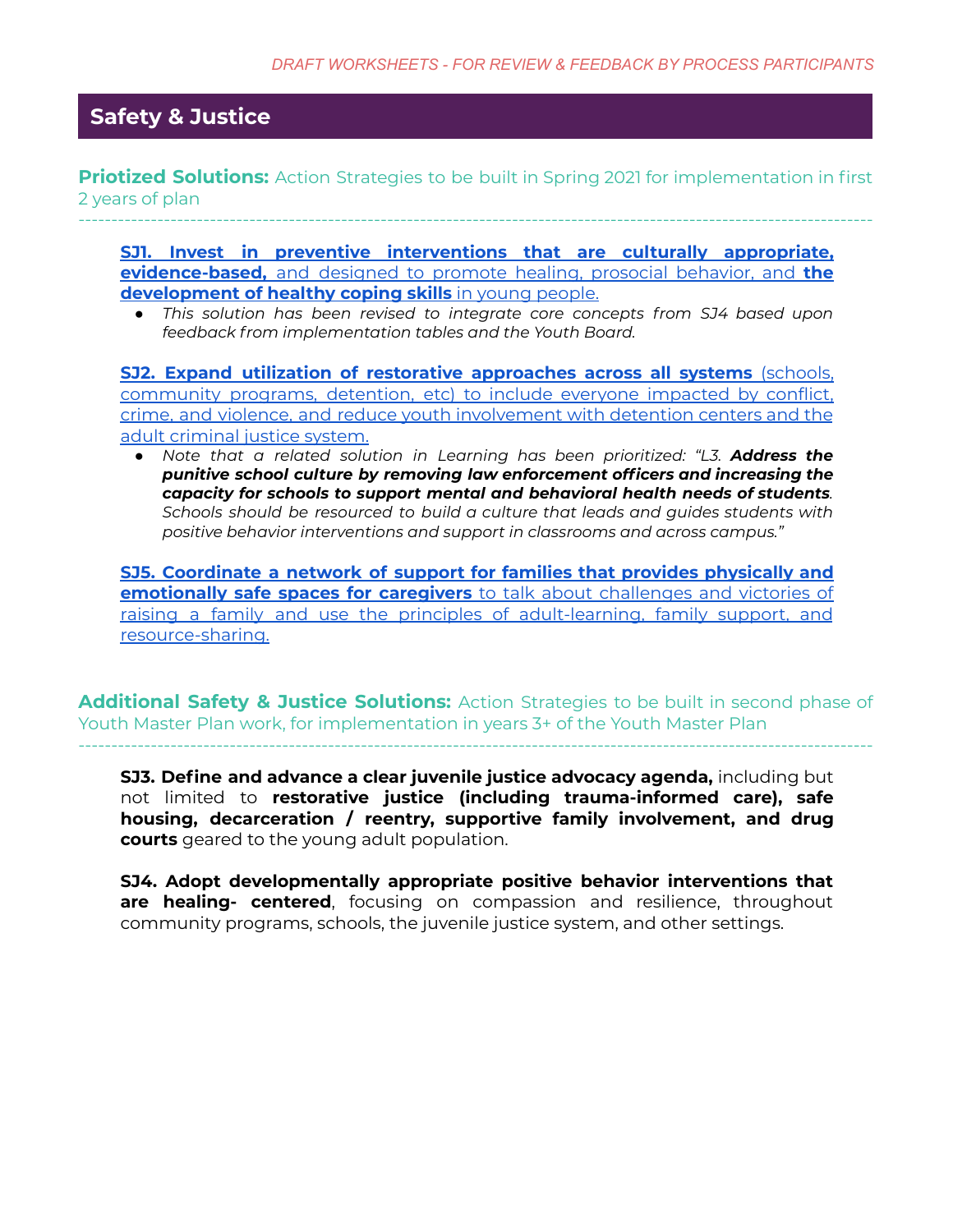# **. Learning .**

**Priotized Solutions:** Action Strategies to be built in Spring 2021 for implementation in first 2 years of plan

-------------------------------------------------------------------------------------------------------------------------

**L3. Address the punitive school culture by removing law [enforcement](https://docs.google.com/document/d/1kINsaxectkHdxQHphOPN2ihR6DpiqVzxDY853lrOAak/edit?usp=sharing) officers and increasing the capacity for schools to support mental and [behavioral](https://docs.google.com/document/d/1kINsaxectkHdxQHphOPN2ihR6DpiqVzxDY853lrOAak/edit?usp=sharing) health needs of students**. Schools should be [resourced](https://docs.google.com/document/d/1kINsaxectkHdxQHphOPN2ihR6DpiqVzxDY853lrOAak/edit?usp=sharing) to build a culture that leads and guides students with positive behavior [interventions](https://docs.google.com/document/d/1kINsaxectkHdxQHphOPN2ihR6DpiqVzxDY853lrOAak/edit?usp=sharing) and support in [classrooms](https://docs.google.com/document/d/1kINsaxectkHdxQHphOPN2ihR6DpiqVzxDY853lrOAak/edit?usp=sharing) and across campus.

*● Note that a related solution in Safety & Justice has been prioritized: "Expand utilization of restorative approaches across all systems (schools, community programs, detention, etc) to include everyone impacted by conflict, crime, and violence, and reduce youth involvement with detention centers and the adult criminal justice system."*

**L4. Engage young people in [instructional](https://docs.google.com/document/d/1YCIMG8ayhNQ7mK8cGBqhkAsiQRQ537r4vHHu_4Irs-U/edit?usp=sharing) design to increase youth agency in shaping learning and [power-sharing](https://docs.google.com/document/d/1YCIMG8ayhNQ7mK8cGBqhkAsiQRQ537r4vHHu_4Irs-U/edit?usp=sharing) with adults,** such as through anonymous student-led teacher evaluation processes and greater access to [administration.](https://docs.google.com/document/d/1YCIMG8ayhNQ7mK8cGBqhkAsiQRQ537r4vHHu_4Irs-U/edit?usp=sharing)

**L6. Increase funding for learning and [enrichment](https://docs.google.com/document/d/1NzKK4WbnRiIs_TNB7A28evaE8WJkeGBtJ9wMqrhJ-9o/edit?usp=sharing) that falls outside of K-12 system,** including early childhood education, [out-of-school-time](https://docs.google.com/document/d/1NzKK4WbnRiIs_TNB7A28evaE8WJkeGBtJ9wMqrhJ-9o/edit?usp=sharing) programming, and college / credential / career preparation [programming.](https://docs.google.com/document/d/1NzKK4WbnRiIs_TNB7A28evaE8WJkeGBtJ9wMqrhJ-9o/edit?usp=sharing)

**Additional Learning Solutions:** Action Strategies to be built in second phase of Youth Master Plan work, for implementation in years 3+ of the Youth Master Plan

-------------------------------------------------------------------------------------------------------------------------

**L2. Train educators, caregivers, parents, and the youth development workforce** on how to identify, understand, and respond to challenging age-appropriate behavior in ways that redirect with care, build resilience, and are learner-centered.

*● Note that SJ1 and HWB3.5 were prioritized, which will advance concepts of L2 throughout the first two years of Youth Master Plan implementation.*

**L5. Expand State of LA education curriculum, delivered by NOLA Public Schools, to include:**

- **L5a. Social emotional learning** (e.g. problem solving skills, building community with teams, practicing mindfulness)
- **L5b. Practical skill-building** (e.g. financial management, resume building)

*Note: L1 - "Recognize and broaden community wisdom around the [importance](https://docs.google.com/document/d/1xCWAWGuZm8-Ry3ddSjuiLfFe0ZUhbYTKRAkhcsGA0yU/edit?usp=sharing) of brain [development](https://docs.google.com/document/d/1xCWAWGuZm8-Ry3ddSjuiLfFe0ZUhbYTKRAkhcsGA0yU/edit?usp=sharing) in the first three years of life through public awareness [campaigns](https://docs.google.com/document/d/1xCWAWGuZm8-Ry3ddSjuiLfFe0ZUhbYTKRAkhcsGA0yU/edit?usp=sharing) and policy efforts" - will be handled by the Youth Voice Table as they build action [strategies](https://docs.google.com/document/d/1xCWAWGuZm8-Ry3ddSjuiLfFe0ZUhbYTKRAkhcsGA0yU/edit?usp=sharing) for YV1.*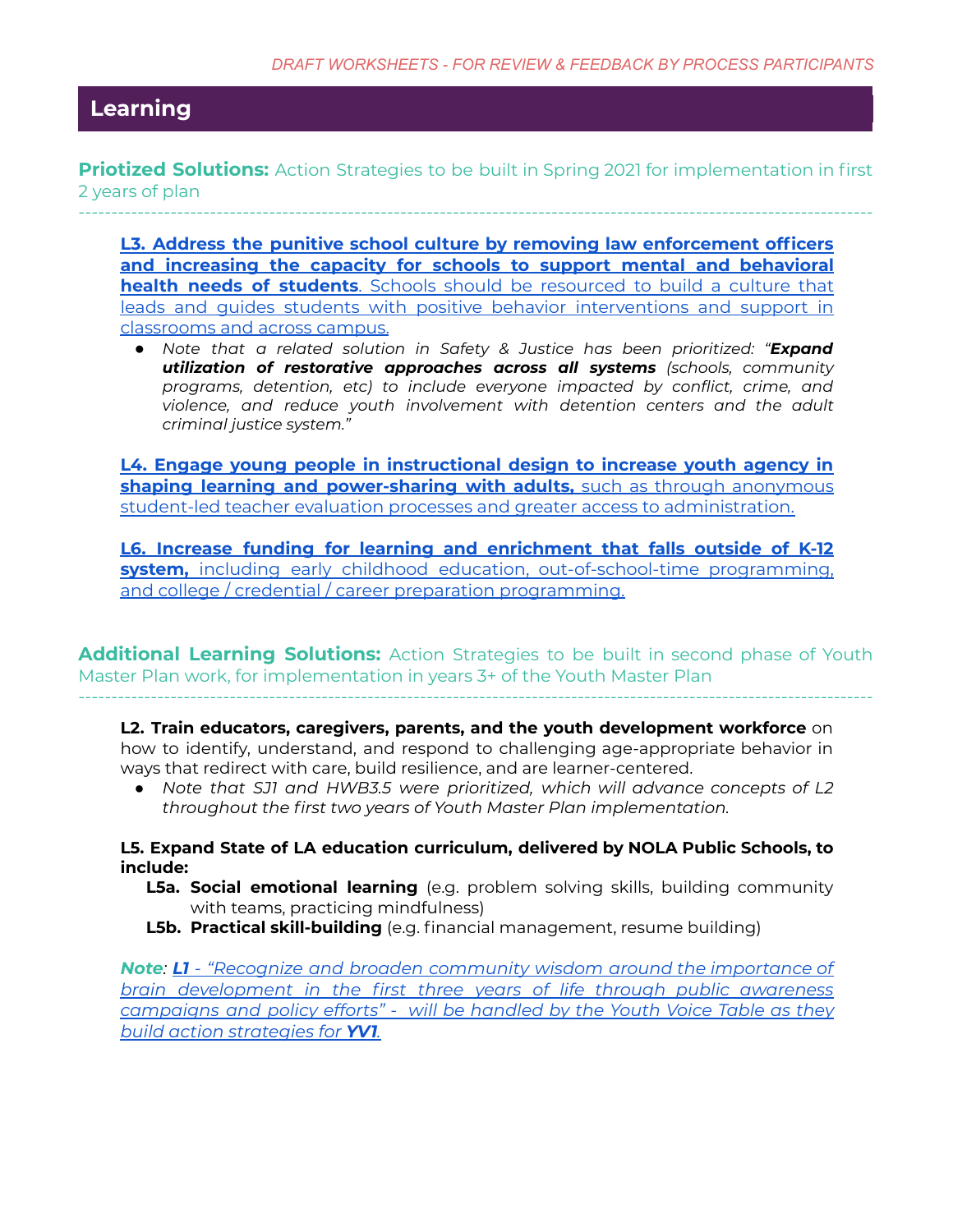# **. Youth Voice .**

**Priotized Solutions:** Action Strategies to be built in Spring 2021 for implementation in first 2 years of plan -------------------------------------------------------------------------------------------------------------------------

**YV1. Recognize and broaden [community](https://docs.google.com/document/d/1xCWAWGuZm8-Ry3ddSjuiLfFe0ZUhbYTKRAkhcsGA0yU/edit?usp=sharing) wisdom around all youth [developmental](https://docs.google.com/document/d/1xCWAWGuZm8-Ry3ddSjuiLfFe0ZUhbYTKRAkhcsGA0yU/edit?usp=sharing) stages and milestones, with a focus on agency and identity,** through a public awareness [campaign.](https://docs.google.com/document/d/1xCWAWGuZm8-Ry3ddSjuiLfFe0ZUhbYTKRAkhcsGA0yU/edit?usp=sharing)

*● YV1 is also responsible for implementation of the Learning solution L1: "Recognize and broaden community wisdom around the importance of brain development in the first three years of life through public awareness campaigns and policy efforts."*

**YV2. Provide young people with the civics [education](https://docs.google.com/document/d/1d2So9J4KQPxTW3v8qO-l8k0i-t4aenM6igjsffzaAUY/edit?usp=sharing) and support necessary to successfully engage in [decision-making](https://docs.google.com/document/d/1d2So9J4KQPxTW3v8qO-l8k0i-t4aenM6igjsffzaAUY/edit?usp=sharing) and advocacy spaces and places.** Emphasize [opportunities](https://docs.google.com/document/d/1d2So9J4KQPxTW3v8qO-l8k0i-t4aenM6igjsffzaAUY/edit?usp=sharing) for leadership, sharing power with adults, and [peer-to-peer](https://docs.google.com/document/d/1d2So9J4KQPxTW3v8qO-l8k0i-t4aenM6igjsffzaAUY/edit?usp=sharing) organizing.

*● In building action strategies for YV2, incorporate the concepts of YV4: "Ensure that opportunities for youth leadership and voice are available to all. Utilize intentional outreach to broaden the diversity, equity, and inclusion of youth participation."*

**YV3. Expand meaningful [opportunities](https://docs.google.com/document/d/1X_AY8QG0iMod1NwYh2fPB1CTwOoeQBYJt_lpe-umPnE/edit?usp=sharing) for youth to be involved in existing [decision-making](https://docs.google.com/document/d/1X_AY8QG0iMod1NwYh2fPB1CTwOoeQBYJt_lpe-umPnE/edit?usp=sharing) and advocacy bodies** across all public systems and within the [nonprofit](https://docs.google.com/document/d/1X_AY8QG0iMod1NwYh2fPB1CTwOoeQBYJt_lpe-umPnE/edit?usp=sharing) sector.

*● In building action strategies for YV3, incorporate the concepts of YV4: "Ensure that opportunities for youth leadership and voice are available to all. Utilize intentional outreach to broaden the diversity, equity, and inclusion of youth participation."*

*Note: YV4 has been folded into YV2 and YV3*